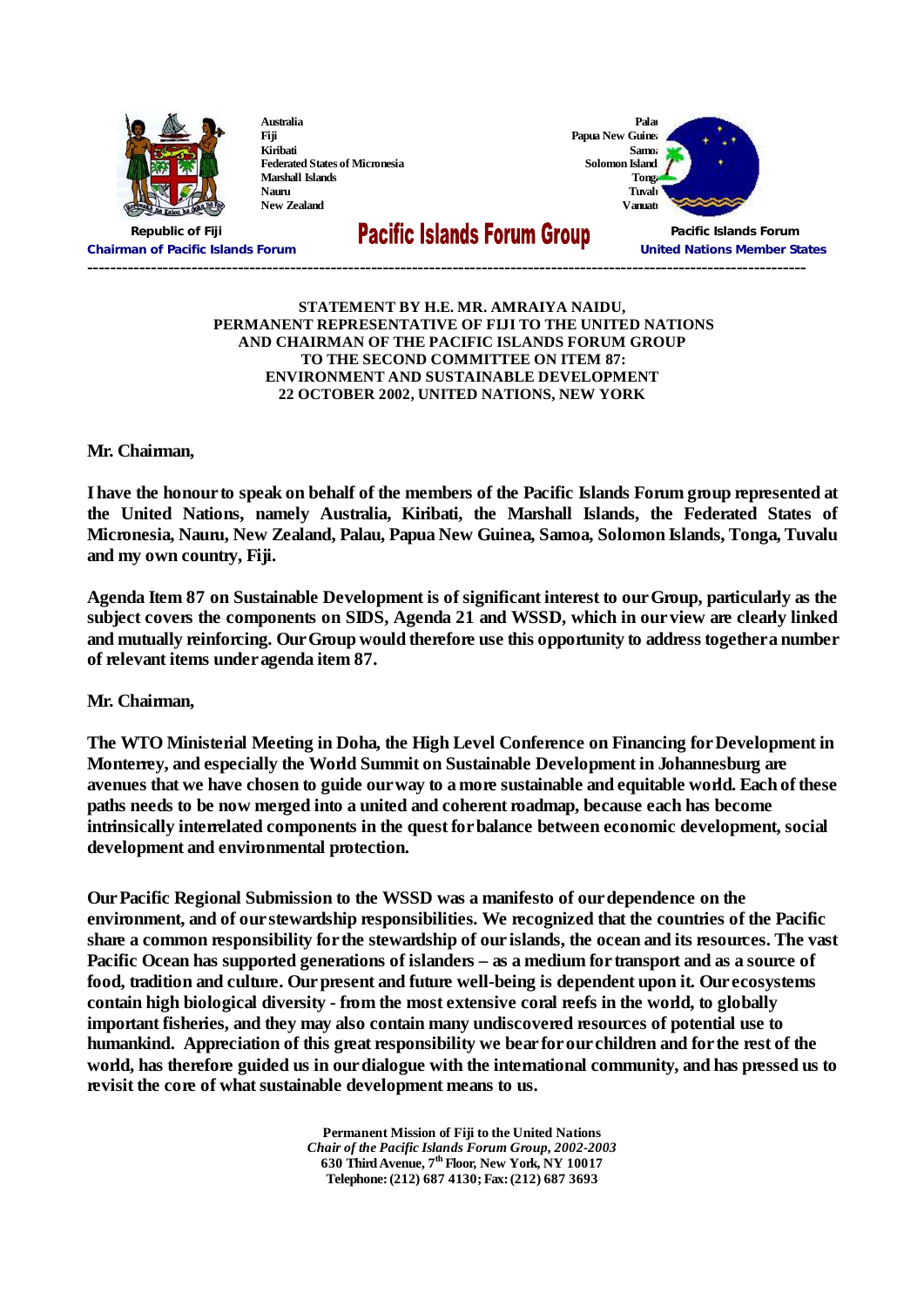## **Mr. Chairman,**

**Through a consultation process that began 2 years ago, our region has established a definition of what Sustainable Development means to us: it is a** *"process of development which ensures that quality of life, and quality of growth are achieved, through good governance, within the limits of acceptable change to these communities, their islands and their large ocean, without comprising the opportunities available to their future generations."*

**Quality of Life in this context incorporates healthy communities with access to basic necessities, opportunities for development, resilience to risks, integrity of the ocean and islands, fair access to natural and physical capital for all and preservation of the Pacific identity. Quality of Growth is a process that allows for inclusive and equitable development, changes within the limits of nature and society, an empowered population with livelihood opportunities, economic security, environmental integrity, progressive resilience to risks, opportunities of future generations and respect for cultural identity. The concept of Good Governance, therefore, refers to a holistic approach to development that is socially appropriate to the Pacific, establishes and continuously develops appropriate institutional frameworks, consistent with the principles of transparency, accountability, law and order, justice and liberty.**

**In this context, Mr. Chairman, agenda item 87 then takes on a wider significance for us. The key issues for our Group that are subsumed under this broad agenda item were covered in the Phnom Penh Regional Platform on Sustainable Development for Asia and the Pacific (E/CN.17/2002/PC.2/8). These included: oceans, climate change, vulnerability, sustainable energy, conservation and management of natural resources, people's heath and governance issues, capacity building, tourism, freshwater, ICT, and financial resources.**

**The Pacific Islands Forum submission to the WSSD process has since materialized these themes into specific priority actions for sustainable development in our region, backed up with a home-grown portfolio of 14 type-II partnership initiatives presented in Johannesburg. Foremost among those was a comprehensive Pacific Islands Regional Ocean Policy, recently adopted by our leaders, that forms the basis for all ocean governance issues in our region. We would welcome new partners to participate with us in these initiatives.**

**Following the WSSD, an inter-agency task force was created comprising regional experts from our Council of Regional Organizations of the Pacific to begin the work of translating the Johannesburg Plan of Implementation into an appropriate and implementable regional strategy. Ultimately, we hope to bring to fruition a coherent regional plan set within a medium-term development framework. The primary objective of this strategy will be to strengthen national capacities in key sustainable development programme areas, and strengthen the focus of interventions and thereby promote longterm development with an intergenerational equity.**

> **Permanent Mission of Fiji to the United Nations** *Chair of the Pacific Islands Forum Group, 2002-2003* **630 Third Avenue, 7 th Floor, New York, NY 10017 Telephone: (212) 687 4130; Fax: (212) 687 3693**